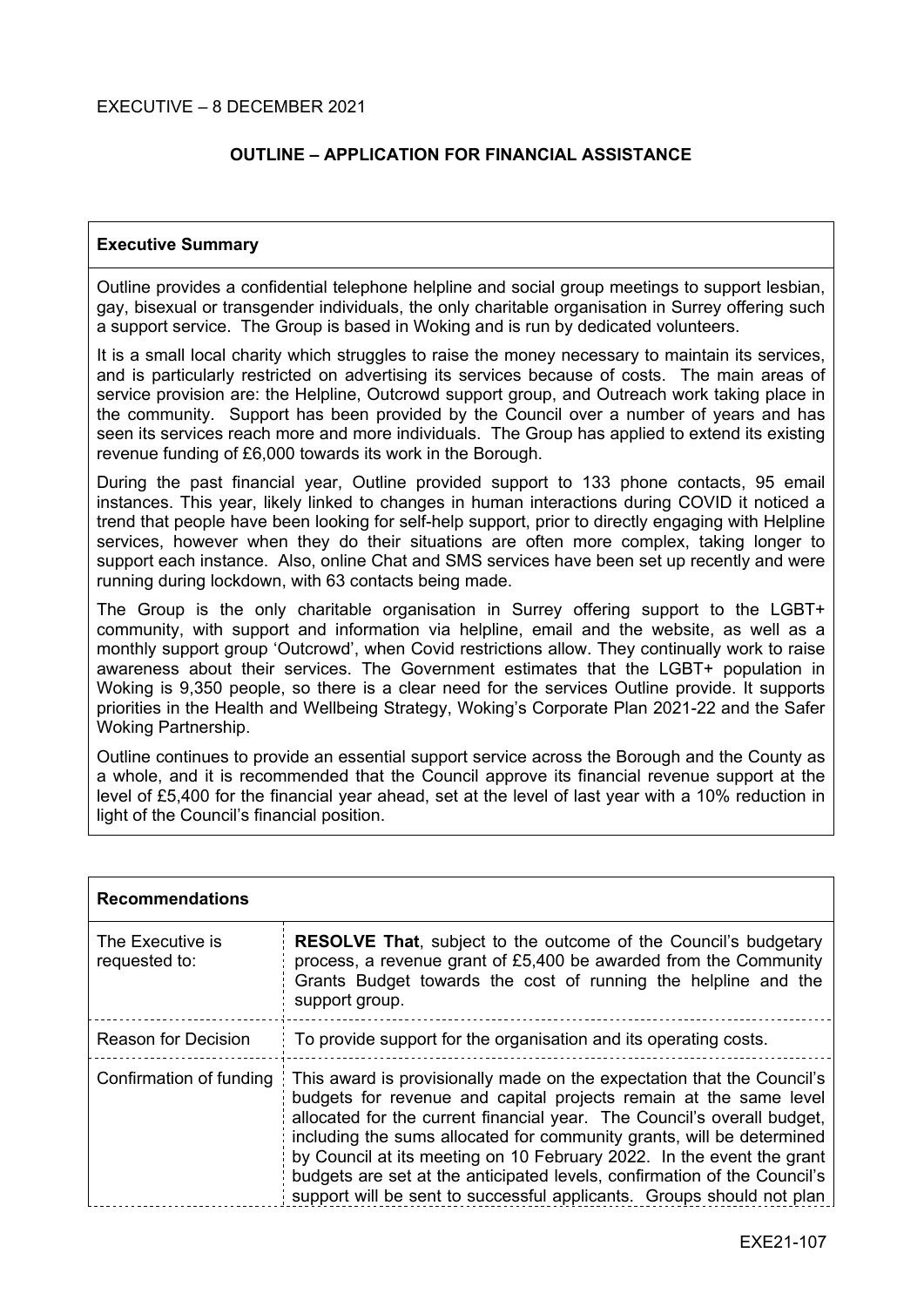|                        | for the 2022/23 funding until this confirmation has been received.                                                                                                                                                                                                                                                                                                                                                                                                                                                                                                                                                                                            |  |
|------------------------|---------------------------------------------------------------------------------------------------------------------------------------------------------------------------------------------------------------------------------------------------------------------------------------------------------------------------------------------------------------------------------------------------------------------------------------------------------------------------------------------------------------------------------------------------------------------------------------------------------------------------------------------------------------|--|
| Conditions             | <b>Accounts.</b> The Organisation must submit audited accounts for the<br>year in which the grant is awarded, including an income and<br>expenditure account and balance sheet. Please note that accounts<br>for other years may also be required.                                                                                                                                                                                                                                                                                                                                                                                                            |  |
|                        | <b>Monitoring Information.</b> The Organisation must submit quarterly<br>monitoring information as a measure of its achievements. Failure to<br>provide details will jeopardise the award. E-mail requests will be sent<br>to the applicant on a quarterly basis.                                                                                                                                                                                                                                                                                                                                                                                             |  |
|                        | <b>Publicity.</b> Where possible, the Organisation is required to publicise<br>the support received from Woking Borough Council, including on all<br>literature and leaflets produced.                                                                                                                                                                                                                                                                                                                                                                                                                                                                        |  |
|                        | Payments. Unless exceptional circumstances exist all invoices must<br>be received quarterly with details of the costs incurred and monitoring<br>information for the previous quarter.                                                                                                                                                                                                                                                                                                                                                                                                                                                                        |  |
|                        | <b>Payment Period.</b> Final quarter claims must be made by the second<br>week in March. Unclaimed awards will not be available at a later date<br>unless exceptional circumstances can be demonstrated to the Council<br>before the end of the award year.                                                                                                                                                                                                                                                                                                                                                                                                   |  |
|                        | Joint Working. WBC expects the Organisation to engage positively<br>on health and wellbeing multi-agency joint work affecting Woking.<br>Groups which refuse may place their Council support at risk, e.g.<br>grant, concessionary rent and other assistance.                                                                                                                                                                                                                                                                                                                                                                                                 |  |
|                        | Homelessness Reduction Act 2017. With the introduction of new<br>legislation from April 2018, the council will expect the support of<br>partner agencies in identifying people at risk of homelessness as early<br>as possible to maximise the opportunities to prevent such. Partner<br>agencies / organisations will be expected to be engaged in joint<br>working arrangements to assist in finding suitable housing and<br>support solutions, and where appropriate to undertake and respond to<br>the new 'duty to refer'.  Groups which do not support this new<br>legislation and way of working positively, may put their Council<br>support at risk. |  |
| Performance Indicators | <b>Users.</b> The Organisation to provide a breakdown of the users.                                                                                                                                                                                                                                                                                                                                                                                                                                                                                                                                                                                           |  |
|                        | The Organisation to provide details of activities and<br><b>Activities.</b><br>events held.                                                                                                                                                                                                                                                                                                                                                                                                                                                                                                                                                                   |  |
|                        | <b>Enquiries.</b> The Organisation to provide a breakdown of the enquiries<br>received.                                                                                                                                                                                                                                                                                                                                                                                                                                                                                                                                                                       |  |
|                        | <b>Publicity.</b> The Organisation to advise how the Council's support has<br>been publicised.                                                                                                                                                                                                                                                                                                                                                                                                                                                                                                                                                                |  |
|                        | <b>Statement of Use.</b> The Organisation to provide a statement stating<br>the use to which the grant money has been put.                                                                                                                                                                                                                                                                                                                                                                                                                                                                                                                                    |  |
| <b>Future Support</b>  | The financial pressure on the Council's budgets is expected to<br>continue in the coming years and accordingly the overall level of<br>support available in future years may be reduced. The applicant is<br>therefore to be advised that the award of funding for 2022/23 does not<br>imply that a similar application in 2023/24 would be supported. In<br>particular, it is emphasised that the Council is unlikely to be in a                                                                                                                                                                                                                             |  |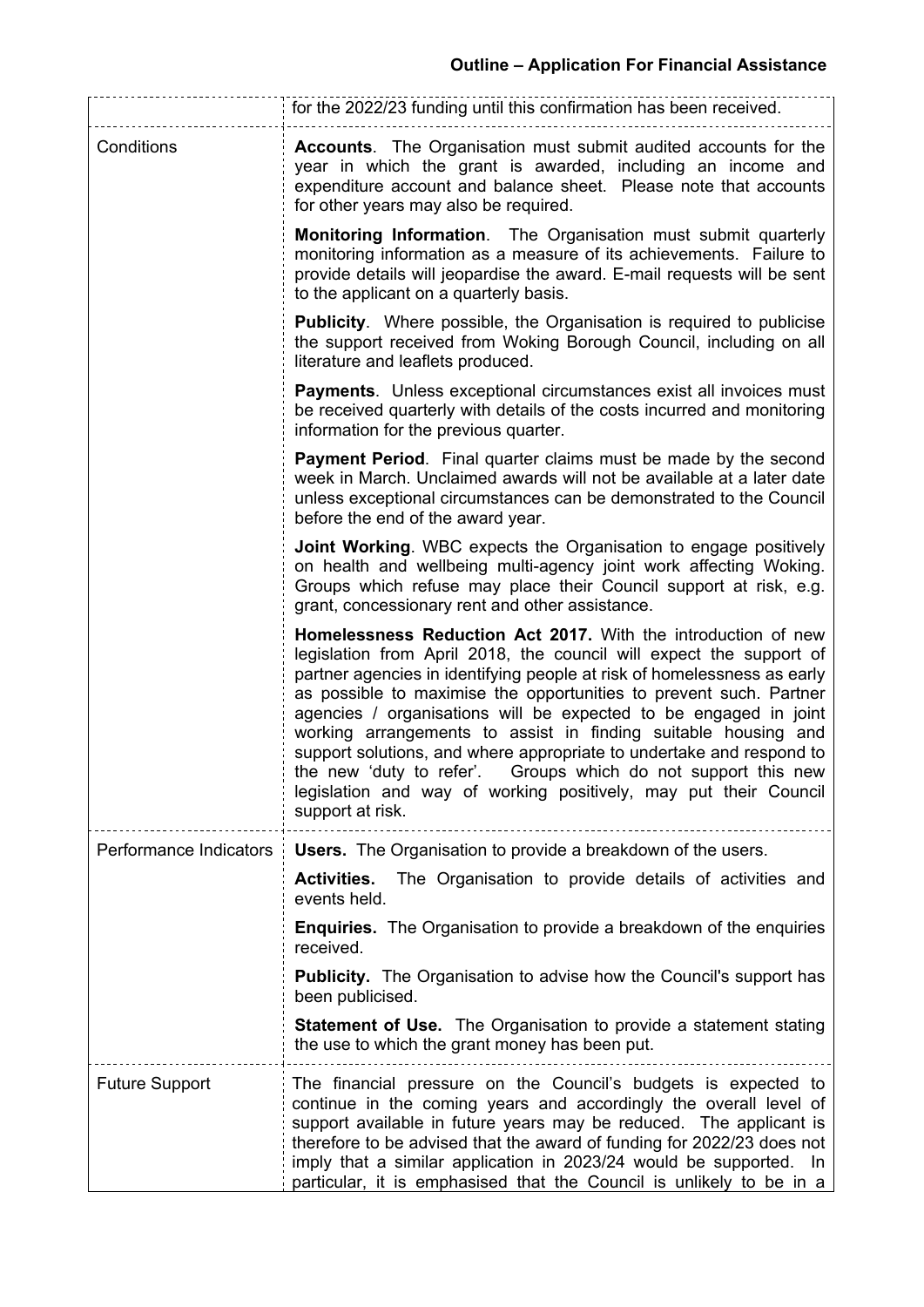position to award any sums above the 2022/23 levels. In view of this, the applicant is to be advised to ensure that contingency plans for the Group's operations for 2023/24 have been drawn up in the event that the Council is unable to continue its support beyond April 2023. All applicants are strongly recommended to pursue alternative sources of funding and are encouraged to approach Woking Borough Council's Community Support Team for advice and support.

## **The Executive has authority to determine the above recommendations.**

## **Background Papers:**

2022/23 Application Form.

### **Reporting Person:**

Julie Fisher, Chief Executive Extn: 3301, Email: julie.fisher@woking.gov.uk

### **Contact Person:**

Frank Jeffrey, Head of Democratic Services Extn: 3012, Email: frank.jeffrey@woking.gov.uk

Doug Davern, Democratic Services Officer Extn: 3018, Email: doug.davern@woking.gov.uk

## **Portfolio Holder:**

Cllr Simon Ashall Email: cllrsimon.ashall@woking.gov.uk

#### **Shadow Portfolio Holder:**

Cllr Will Forster Email: cllrwill.forster@woking.gov.uk

## **Date Published:**

30 November 2021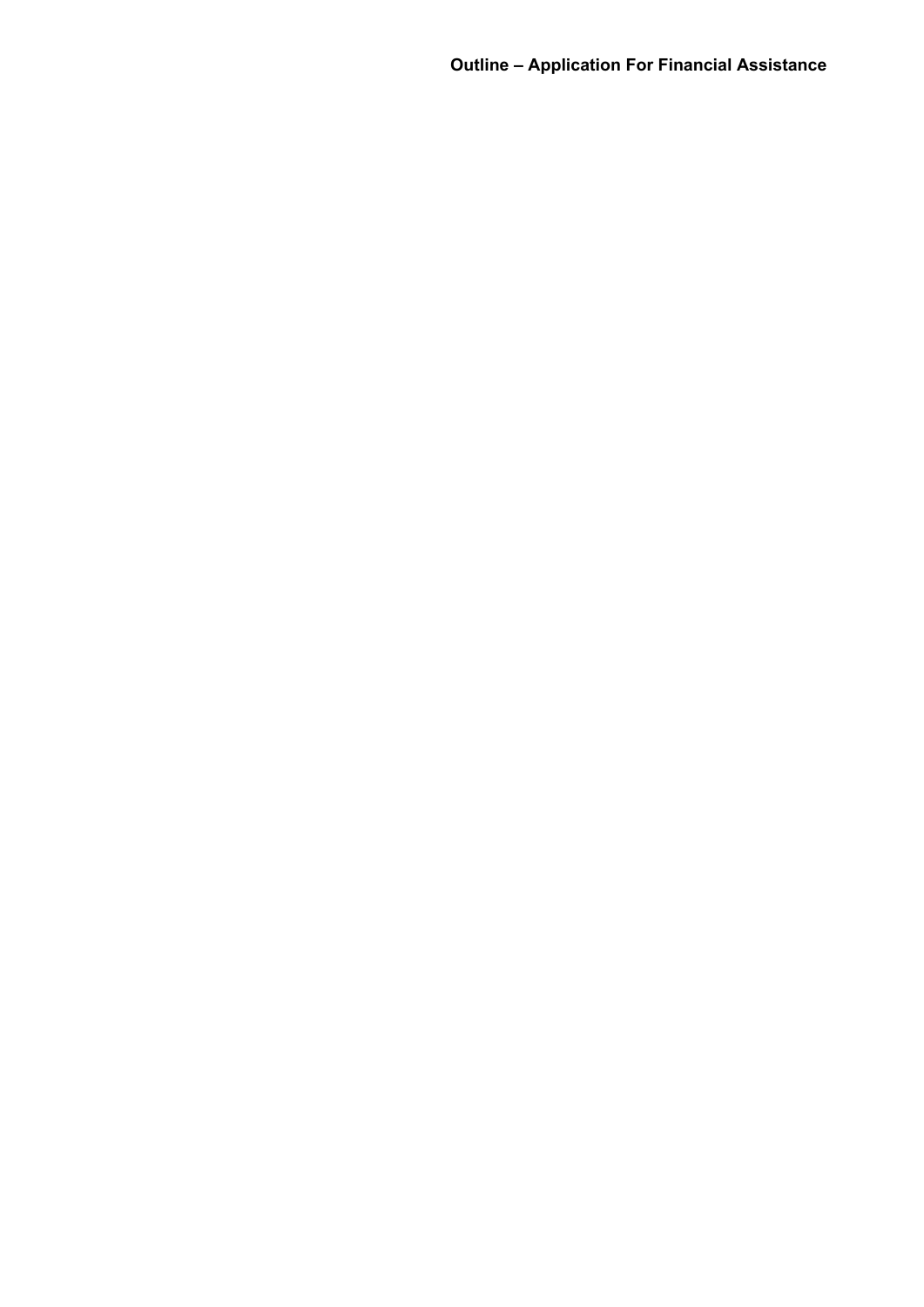|                     | 1.0 Summary of Application                                                                                                                                                                                                                                                                                                                                                                                                                                                                                                                                                                                                                                                                                                                                                   |  |  |
|---------------------|------------------------------------------------------------------------------------------------------------------------------------------------------------------------------------------------------------------------------------------------------------------------------------------------------------------------------------------------------------------------------------------------------------------------------------------------------------------------------------------------------------------------------------------------------------------------------------------------------------------------------------------------------------------------------------------------------------------------------------------------------------------------------|--|--|
| 1.1 Status and Aims | Outline is a dedicated charity helping the lesbian, gay, bisexual and<br>transgender (LGBT) community in Surrey and beyond for over 16<br>years. It operates a telephone helpline which is open from 7:30pm to<br>10pm every Tuesday, Thursday and Sunday alongside email support.<br>In addition, a monthly support group is run in Woking Town Centre<br>entitled Outcrowd which provides a safe place for individuals to make<br>friends and reduce their sense of social isolation. Outreach education<br>is also undertaken at public events or in corporate forums with the aim<br>of raising awareness of discrimination, mental health issues and any<br>other matters relevant to the LGBT population in Surrey.                                                    |  |  |
| 1.2 Employees       | None.                                                                                                                                                                                                                                                                                                                                                                                                                                                                                                                                                                                                                                                                                                                                                                        |  |  |
| 1.3 Volunteers      | Volunteers work on the helpline and at the support group<br>39.<br>In addition they also help with other activities such as<br>meetings.<br>organising events, management committee, administration, mailshots<br>and other outreach activities.                                                                                                                                                                                                                                                                                                                                                                                                                                                                                                                             |  |  |
|                     | Outline is a completely volunteer led and run organisation, with the<br>majority working on the helpline and the support group. This involves<br>offering support, guidance and signposting people questioning or<br>struggling to come to terms with their sexuality or gender identity. The<br>Group uses counselling type skills to provide a listening ear in order to<br>support people with the difficulties they experience in discovering they<br>have an alternative sexual orientation or gender identity.                                                                                                                                                                                                                                                         |  |  |
|                     | Each volunteer goes through in-depth face-to-face group training and<br>one-to-one mentoring to ensure they are fully equipped to support the<br>local LGBT community. The key skill used is "active listening", a<br>communication technique which requires the listener to feedback what<br>they hear to the speaker by a way of paraphrasing what they have<br>heard in their own words, to confirm what they have heard and to<br>confirm the understanding of both parties. Volunteers also rely on the<br>Charity's extensive library of information (including events, other<br>charities, services and associations) to signpost relevant resources to<br>service users. The work also helps to reduce any sense of isolation in<br>the community which may be felt. |  |  |
| 1.4 Clients/Users   | Approximately 1,500, including 500 residing in Woking.                                                                                                                                                                                                                                                                                                                                                                                                                                                                                                                                                                                                                                                                                                                       |  |  |
|                     | There is no charge to users of the Charity, although they are given the<br>opportunity to make donations at the Outcrowd events.                                                                                                                                                                                                                                                                                                                                                                                                                                                                                                                                                                                                                                             |  |  |
|                     | During the past financial year, Outline provided support to 133 phone<br>contacts and 95 email contacts. This year, likely linked to changes in<br>human interactions during COVID it noticed a trend that people have<br>been looking for self-help support, prior to directly engaging with<br>Helpline services; however when they do their situations are often<br>more complex, taking longer to support each instance.                                                                                                                                                                                                                                                                                                                                                 |  |  |
|                     | Also, online Chat and SMS services have been set up recently and<br>were running during lockdown, with 63 contacts being made.                                                                                                                                                                                                                                                                                                                                                                                                                                                                                                                                                                                                                                               |  |  |
| 1.5 Members         | 25, comprising:                                                                                                                                                                                                                                                                                                                                                                                                                                                                                                                                                                                                                                                                                                                                                              |  |  |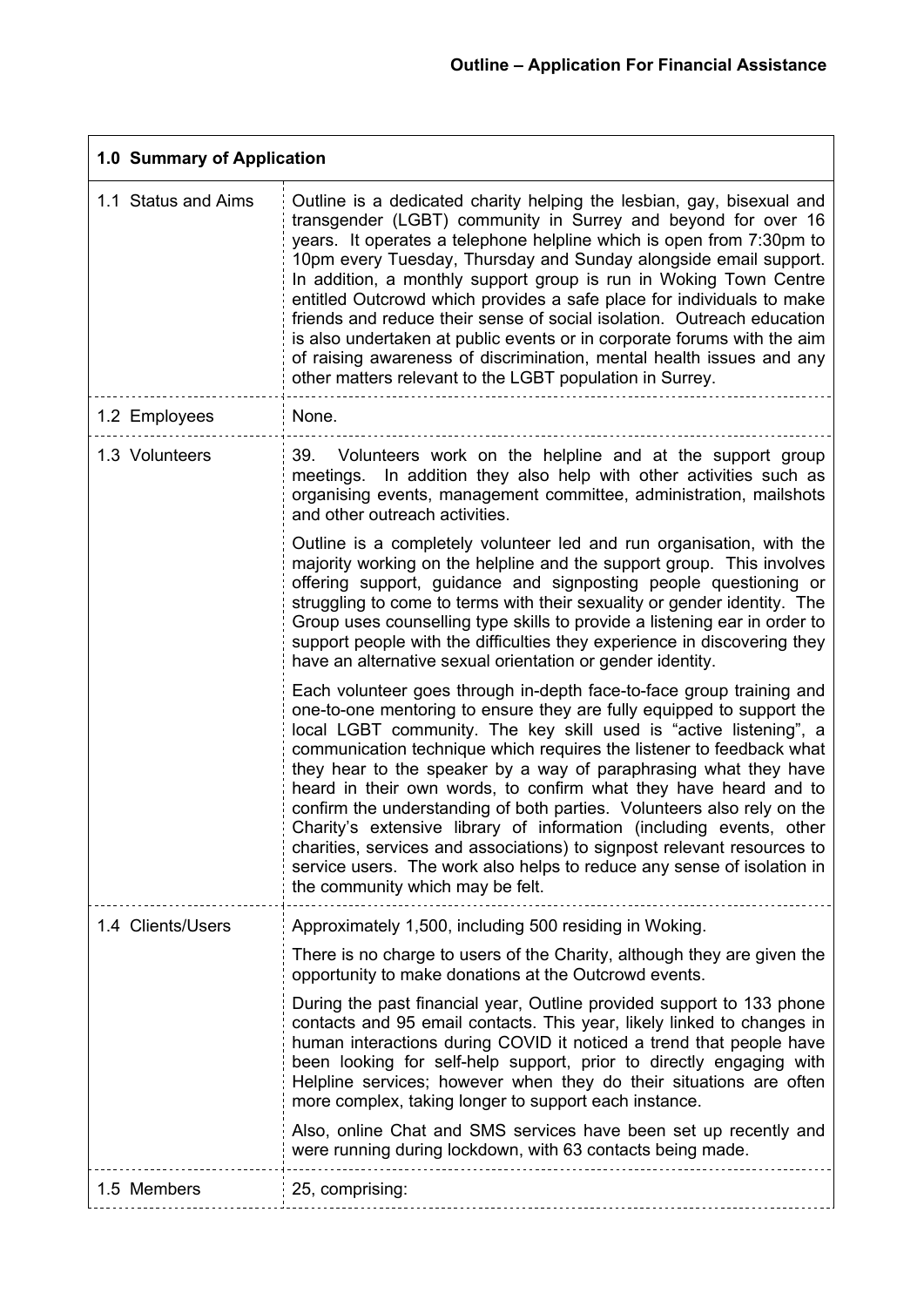|                       | 15 male                                                                                                                                                                                                                                                                                                                                                                                                                                                                                                                                                                                                                                                                                                                                                                                                                                                                                                       |
|-----------------------|---------------------------------------------------------------------------------------------------------------------------------------------------------------------------------------------------------------------------------------------------------------------------------------------------------------------------------------------------------------------------------------------------------------------------------------------------------------------------------------------------------------------------------------------------------------------------------------------------------------------------------------------------------------------------------------------------------------------------------------------------------------------------------------------------------------------------------------------------------------------------------------------------------------|
|                       | 12 female                                                                                                                                                                                                                                                                                                                                                                                                                                                                                                                                                                                                                                                                                                                                                                                                                                                                                                     |
|                       | 4 disabled                                                                                                                                                                                                                                                                                                                                                                                                                                                                                                                                                                                                                                                                                                                                                                                                                                                                                                    |
|                       | 2 ethnic minority                                                                                                                                                                                                                                                                                                                                                                                                                                                                                                                                                                                                                                                                                                                                                                                                                                                                                             |
|                       | 8 resident in Woking                                                                                                                                                                                                                                                                                                                                                                                                                                                                                                                                                                                                                                                                                                                                                                                                                                                                                          |
|                       | 25 aged 19-65                                                                                                                                                                                                                                                                                                                                                                                                                                                                                                                                                                                                                                                                                                                                                                                                                                                                                                 |
|                       | The purpose of membership is to provide support to the organisation<br>whereas volunteers provide a time commitment to delivering services<br>undertaken by Outline, for example working on a shift of the helpline<br>or supporting an Outcrowd event. The Group has carefully considered<br>the option of charging service users to attend the support group,<br>however the management committee feels that it would<br>be<br>inappropriate for vulnerable people accessing the service, particularly<br>as there is no similar or alternative provision in the county.                                                                                                                                                                                                                                                                                                                                    |
| 1.6 Sum Requested     | £6,000 (Revenue)                                                                                                                                                                                                                                                                                                                                                                                                                                                                                                                                                                                                                                                                                                                                                                                                                                                                                              |
| 1.7 Project           | Outline has applied for funding towards its work in Woking:<br>Continuing to keep the unique Helpline service in operation.<br>Providing phone and email, Chat, SMS support to local LGBT+<br>population via the Helpline service;<br>Outreach into local community to let them know of the support<br>available as well as signposting to other local and national support<br>organisations;<br>• Up-to-date information and signposting of local resources via<br>website and the use of local shops / supermarkets;<br>Awareness raising of discrimination associated with sexuality<br>(sexual orientation) and gender identities including supporting<br>services users to report hate crimes;<br>Participation and promotion of Outline's charitable activities and<br>support available at future Surrey Pride events; and<br>Consider carefully continuing local face to face safe space<br>services. |
| 1.8 Cost breakdown:   | <b>Operating Costs</b>                                                                                                                                                                                                                                                                                                                                                                                                                                                                                                                                                                                                                                                                                                                                                                                                                                                                                        |
|                       | Helpline Operating Costs - £2,500<br>Volunteering Operating Costs and Training - £500<br>Local Outreach and Provision - £2,000<br>Software and Website Maintenance - £1,000<br>Total - £6,000                                                                                                                                                                                                                                                                                                                                                                                                                                                                                                                                                                                                                                                                                                                 |
|                       | <b>Breakdown of Volunteer Expenses</b>                                                                                                                                                                                                                                                                                                                                                                                                                                                                                                                                                                                                                                                                                                                                                                                                                                                                        |
|                       | Volunteer expenses could include:<br>- Mileage 45 pence per mile (Average volunteer 10 miles)<br>- Train/Public transport costs (average helpline volunteer £10 per shift)<br>- Refreshments on full days training (£5 for breakfast lunch, £10 for<br>dinner)<br>- Office Refreshments<br>- Printing and Paper costs for volunteers working outside of Office.                                                                                                                                                                                                                                                                                                                                                                                                                                                                                                                                               |
| 1.9 Community Benefit | The Group states that around 1,500 people benefit from its work.<br>Given how many LGBT people feel about their identities and through<br>fear of discrimination it is unlikely that all of them answer openly in<br>research projects. In addition, many organisations do not like to ask                                                                                                                                                                                                                                                                                                                                                                                                                                                                                                                                                                                                                    |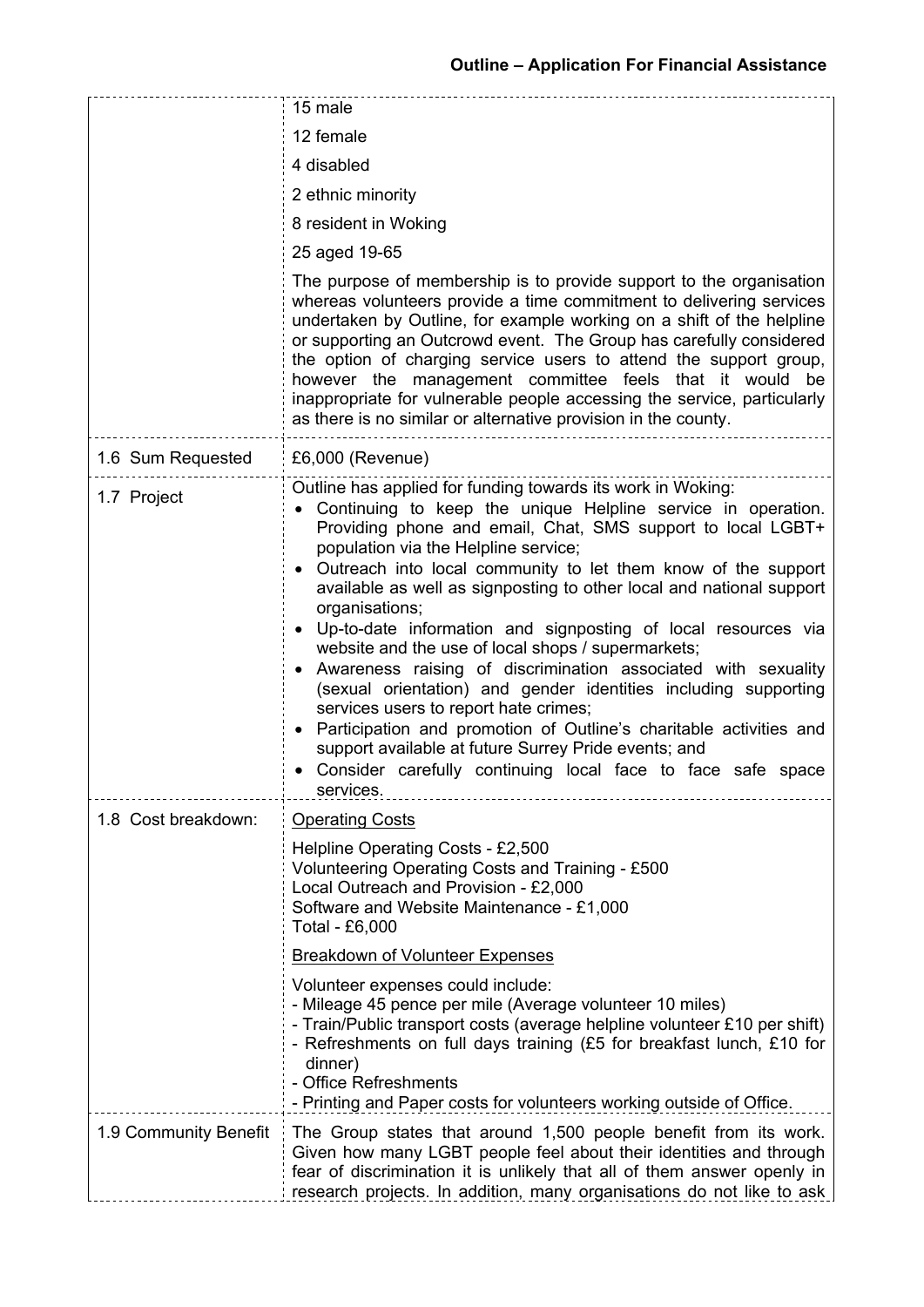|                      | questions around sexual orientation but without such data it is difficult<br>to know the extent of, or the needs of, the LGBT community within the<br>borough.                                                                                                                                                                                                                                                                                                                                                                                                                                                                                |
|----------------------|-----------------------------------------------------------------------------------------------------------------------------------------------------------------------------------------------------------------------------------------------------------------------------------------------------------------------------------------------------------------------------------------------------------------------------------------------------------------------------------------------------------------------------------------------------------------------------------------------------------------------------------------------|
|                      | When looking at the type of issues faced by the LGBT+ population,<br>data collected by Surrey-I shows that some of the issues people face<br>include:                                                                                                                                                                                                                                                                                                                                                                                                                                                                                         |
|                      | LGBT+ people may be more likely to use drugs than heterosexual<br>$\circ$<br>people;                                                                                                                                                                                                                                                                                                                                                                                                                                                                                                                                                          |
|                      | Younger LGBT+ people may experience homophobic bullying<br>$\circ$<br>within school, often resulting in the development of symptoms of<br>depression;                                                                                                                                                                                                                                                                                                                                                                                                                                                                                         |
|                      | LGBT+ people, especially transgender people, can experience<br>$\circ$<br>more social isolation and discrimination;                                                                                                                                                                                                                                                                                                                                                                                                                                                                                                                           |
|                      | Transgender people are likely to experience mental health<br>$\circ$<br>problems;                                                                                                                                                                                                                                                                                                                                                                                                                                                                                                                                                             |
|                      | Societal ignorance, marginalisation and/or hostility can lead to<br>O<br>health inequalities including increased psychological distress,<br>often referred to as "minority stress";                                                                                                                                                                                                                                                                                                                                                                                                                                                           |
|                      | LGBT+ young people still experience significantly greater self-<br>$\circ$<br>harm and suicidal distress than their non-minority counterparts<br>with a low perception of family support often increasing the risk of<br>suicide attempt;                                                                                                                                                                                                                                                                                                                                                                                                     |
|                      | Psychosocial stressors associated with being transgender,<br>$\circ$<br>including gender nonconformity, transphobia, lack of support,<br>dropping out of school, family problems, suicide attempts by<br>acquaintances, homelessness, cyberbullying, substance abuse,<br>and psychiatric disorders increase transgender people's risk of<br>suicide. This may be elevated among minority communities that<br>may strongly oppose LGBT+ people.                                                                                                                                                                                                |
|                      | By providing a safe space for LGBT people, Outline helps them to live<br>independently and safely. By providing information through work with<br>partner agencies (health, police, local authority), the website and the<br>support group, it would ensure that LGBT people have as much<br>choice and control over their lives as possible, have information about<br>the services and support available to them, and how these can be<br>accessed in local and community settings. By providing a helpline<br>and safe space, and through links with Surrey Police, the Charity will<br>work towards helping people remain safe from abuse. |
|                      | An annual awareness raising event helps LGBT people to become a<br>more visible group within the local community, breaking down barriers,<br>encouraging community cohesion and demonstrating that Woking is a<br>safe and inclusive town to live in.                                                                                                                                                                                                                                                                                                                                                                                         |
| 1.10 Covid-19 Impact | Given the current climate across the globe in relation to Covid-19,<br>Outline has adapted well to the type of support which can be offered<br>on a remote basis.                                                                                                                                                                                                                                                                                                                                                                                                                                                                             |
|                      | To date, Outline has been able to provide volunteers with the facility to<br>log into secure a VPN network which keeps information secure and<br>confidential. There have also been a number of training sessions on<br>Microsoft Teams to help recruit new volunteers to the team.<br>In.<br>addition to this further training opportunities were provided for the                                                                                                                                                                                                                                                                           |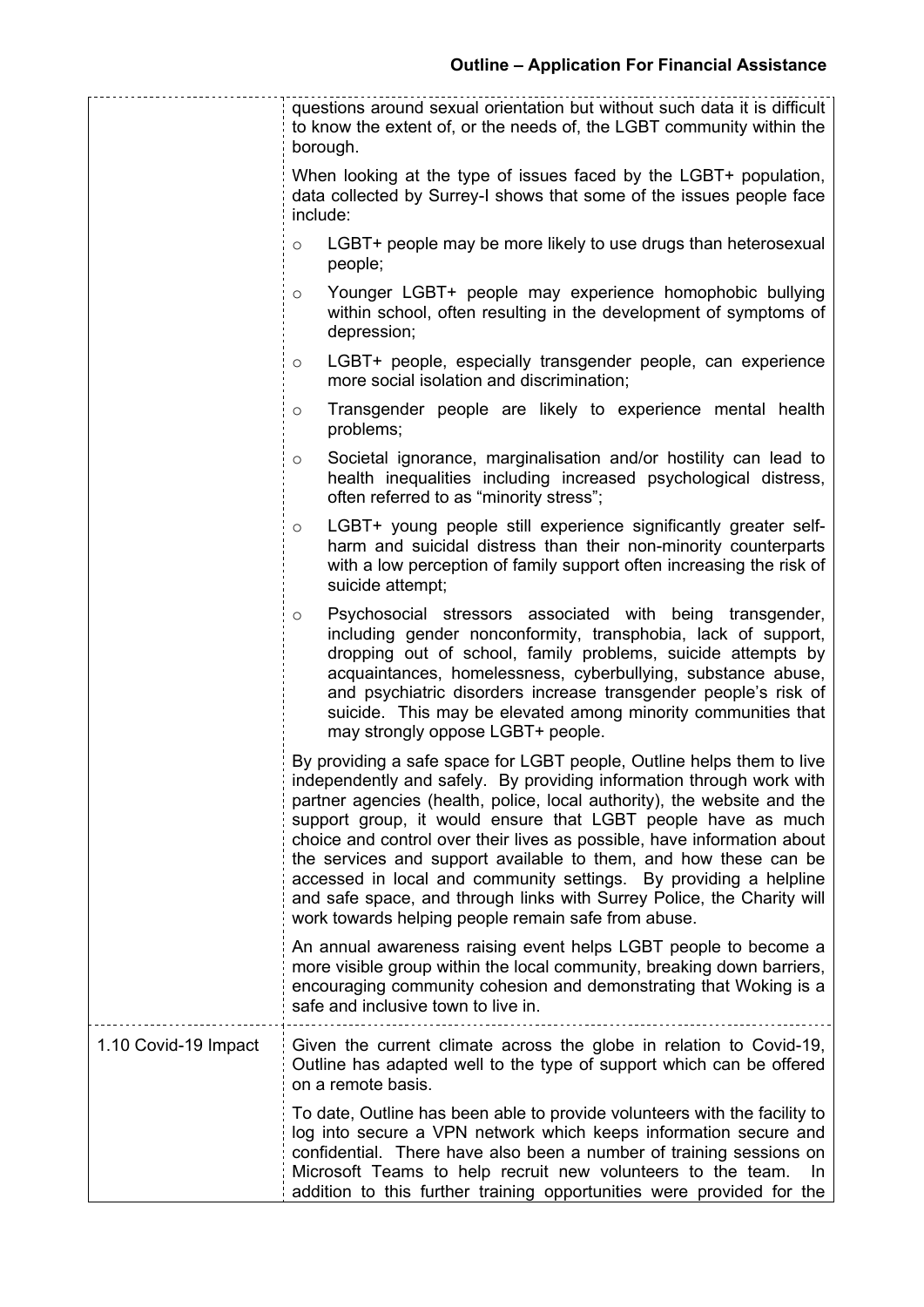| Trustees to ensure the Charity is still operating in a smooth manner.                                                                                                                                                                                                                                                                                                                                                                                                                                |
|------------------------------------------------------------------------------------------------------------------------------------------------------------------------------------------------------------------------------------------------------------------------------------------------------------------------------------------------------------------------------------------------------------------------------------------------------------------------------------------------------|
| One area which has been impacted by the restrictions from social<br>distancing within Outline is the face to face Outcrowd service. To<br>combat this shift in reduced social contact it has been promoting the<br>helpline services offered more frequently via online platforms and has<br>recently completed its annual mailout to continue engagement with<br>local services within the area and provide reassurance that Outline is<br>still open for business.                                 |
| The most frequent pathways to reach potential Clients through local<br>GP surgeries and hospitals have been severely limited due to the<br>pandemic but as part of an ongoing effort to reach the wider<br>community information leaflets have been left in coffee shops /<br>supermarkets and hairdressers where there is currently a more steady<br>flow of people from all areas of the community.                                                                                                |
| Outcrowd is unique in the way it provided a safe space for socialising<br>within the area for those looking to provide support for peers<br>struggling with gender identity and sexuality issues. The Group states<br>that providing an increased awareness of the other branches of<br>support is a positive step leading back to when social distancing is<br>less restrictive. It is currently researching local venues within the area<br>with the intention to start a new group in the future. |
| As previously set out, Outline helps service users who struggle with,<br>but not limited, to:<br>• Isolation<br>• How people feel about themselves<br>• Awareness of mental health support services through signposting<br>and social prescribing<br>• How people manage their mental health<br>Coping with negative stressors                                                                                                                                                                       |
| The social distancing restrictions have exacerbated all of the above<br>focal points and the Group has been consulting with service users<br>who need to air their feelings and reach out in times of hardship.<br>Although face to face contact has been limited, the remote service<br>provided has continued and been of use to the local community.                                                                                                                                              |

|              | 2.0 Financial Background                                                                                                                                                                                                                                                                         |  |
|--------------|--------------------------------------------------------------------------------------------------------------------------------------------------------------------------------------------------------------------------------------------------------------------------------------------------|--|
| 2.1 Budget   | At the time of the application, the Group held £18,000 in the bank, the<br>majority of which is held as restricted reserves as per donations. Also<br>included is the sum of £6,000 held as an annual reserve which is the<br>minimum level for operating the Helpline and website only service. |  |
|              | The Group has submitted a breakeven budget for 2022/23 which<br>shows an anticipated expenditure of £7,552, with income identified<br>being WBC Grant (£6,000) and NHS Grant (£1,552).                                                                                                           |  |
| 2.2 Accounts | The Group has submitted accounts for 2020/21 which show an<br>income of £13,788 (£14,311 in 2019/20) against expenditure of<br>£11,506 (£10,816 in 2019/20), resulting in a surplus of £2,282 (£3,495<br>in 2019/20). The sum of £14,986 was carried forward at the end of<br>the 2020/21 year.  |  |